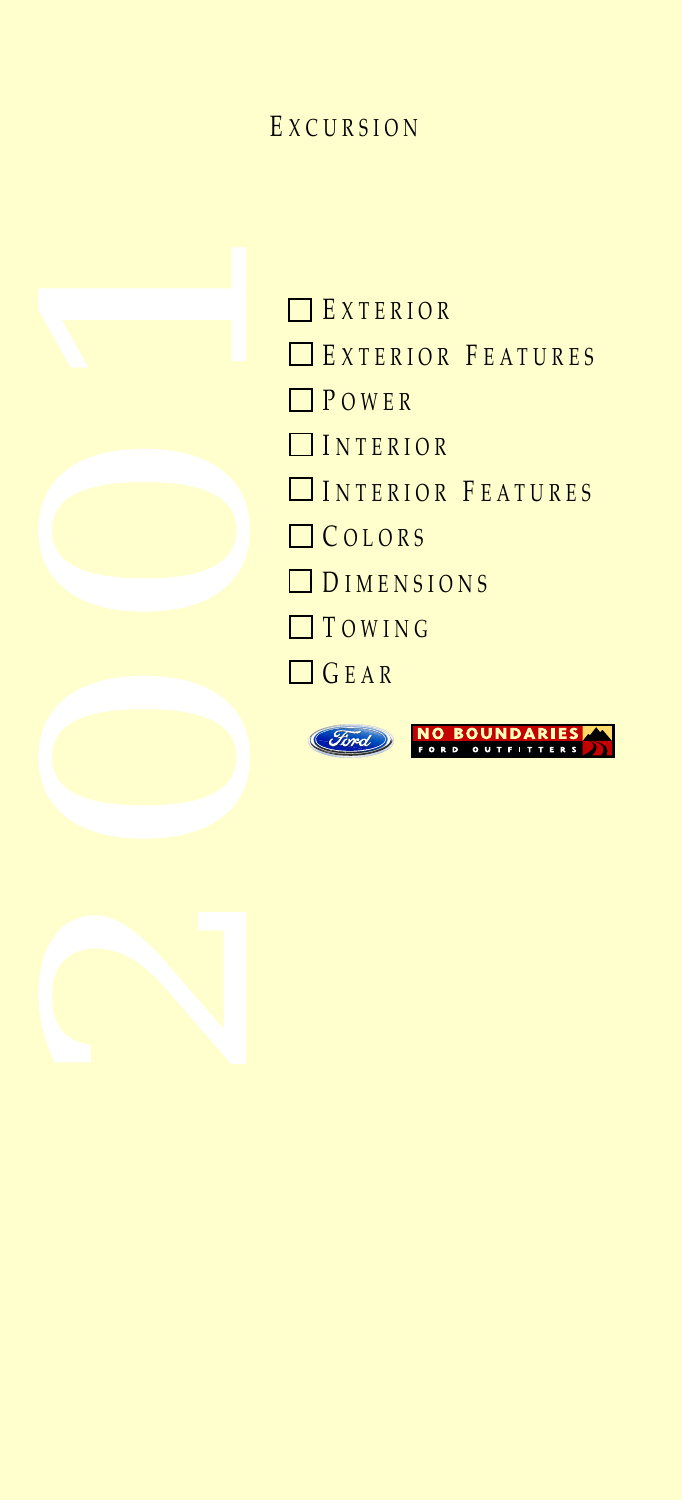<span id="page-1-0"></span>

## MAJESTIC ISN'T IT. A ND THAT HILL IS PRETTY TOO .









Unique rear Tri-Panel™ doors: Lower split gate swings open nearly 180º, and upper hatch door swings up for full access, with no pillar to block your rear view. WIDE OPEN

Excursion comes equipped with a Class IV loadequalizing trailer hitch receiver. When properly equipped, five more tons can come along on the adventure.

Excursion is about having it all in a sport utility. Optional electronic shift-on-the-fly 4-wheel drive. A stomping 310 HP Triton™ 6.8L V10, standard on Excursion Limited 4x4. Up to five tons of towing capacity, properly equipped. Second Generation driver and front passenger airbags and 4-wheel ABS. The one thing it doesn't have is high emissions: Every engine meets 2001 Low-Emissions Vehicle standards.

BREA THE EASY





Excursion's optional electronic "shift-on-the-fly" 4-wheel drive system allows shifting at just about any speed. GRIP MORE

Everyone gets a window seat—even in the third seating row. Excursion offers power-operated rear quarter vent windows.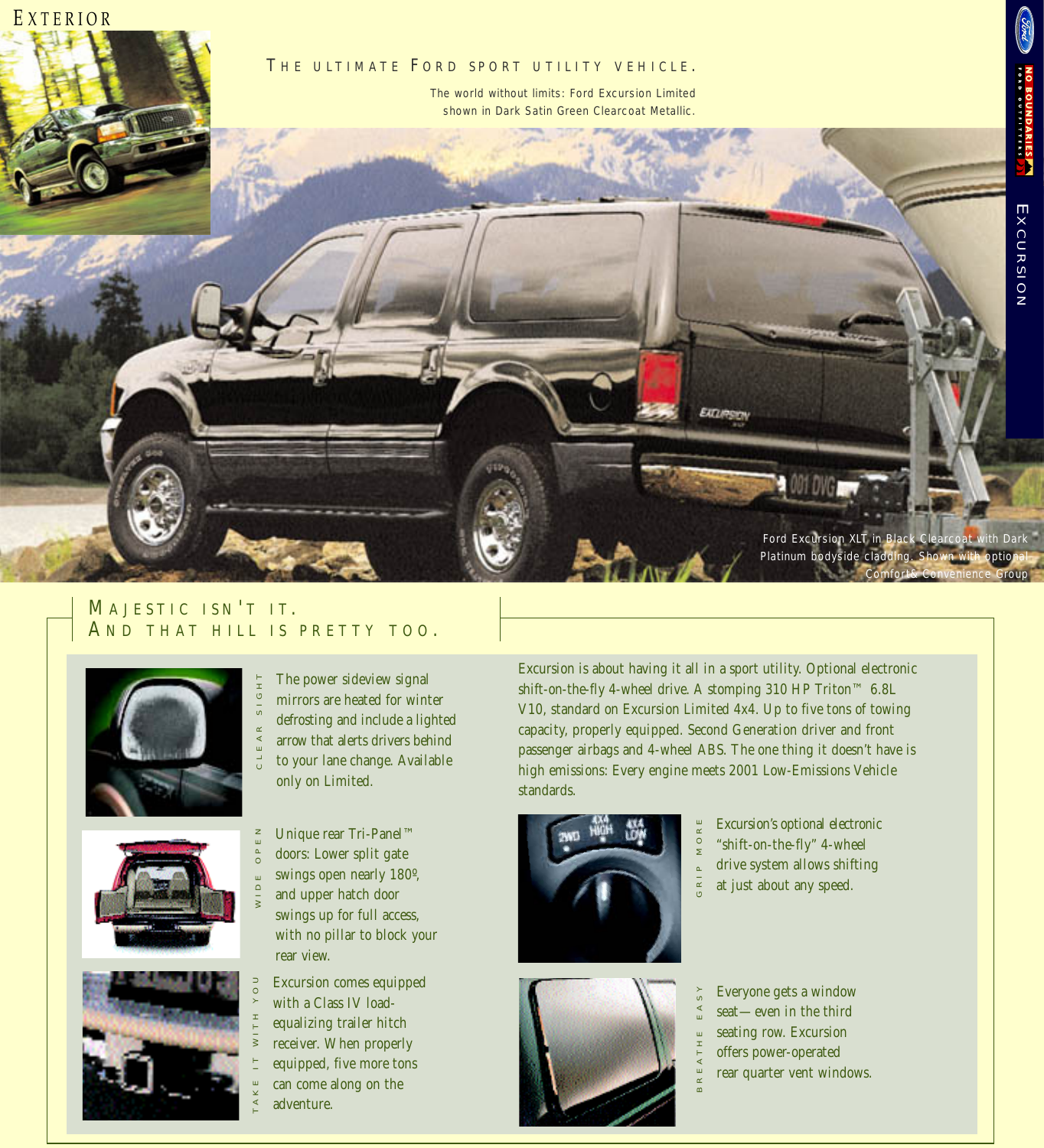# <span id="page-2-0"></span>EXTERIOR FEATURES

| <b>EXTERIOR FEATURES</b>                          | <b>XLT</b>               | <b>LIMITED</b>           |
|---------------------------------------------------|--------------------------|--------------------------|
| Running Boards - Non-Illuminated                  | S                        | $\overline{\phantom{0}}$ |
| Running Boards - Illuminated Arizona Beige        |                          | S                        |
| Power Heated Mirrors                              | S                        | $\overline{\phantom{0}}$ |
| Power Heated Signal Mirrors                       |                          | S                        |
| Telescoping Heated Power Side Mirrors             | S                        | S                        |
| Power Rear Ouarter Windows                        | O <sup>1</sup>           | S                        |
| Front Tow Hooks                                   | S                        | S                        |
| Reverse Sensing System                            | S                        | S                        |
| Wheels (4) - Polished Aluminum                    | $\circ$                  | $\overline{\phantom{0}}$ |
| Wheels (4) - Premium Aluminum                     |                          | S                        |
| Wheels (4) - Chrome Steel                         | S                        |                          |
| Wheels - Full-Sized Steel Spare                   | S                        | S                        |
| Wiper - Rear Intermittent/Washer/Defroster        | S                        | S                        |
| Wipers - Front Intermittent                       | S                        | $\overline{\phantom{m}}$ |
| Wipers - Front Speed Dependent, Intermittent      | $\overline{\phantom{0}}$ | S                        |
| Bodyside Cladding - Platinum Color                | S                        | $\overline{\phantom{0}}$ |
| Bodyside Cladding/Wheel-Lip - Arizona Beige Color | $\overline{\phantom{a}}$ | S                        |
| Stainless Steel Exhaust                           | S                        | S                        |
| Fuel Tank - 44 Gallon                             | S                        | S                        |

#### PERFORMANCE FEATURES

| 5.4L SFFI Triton™ V8 w/Automatic Transmission       | S |   |
|-----------------------------------------------------|---|---|
| 6.8L SFFI Triton™ V10 w/Automatic Transmission      |   |   |
| 7.3L Power Stroke™ V8 Diesel/Automatic Transmission |   |   |
| California Emissions System                         | S | S |
| 4x4 System - Electronic Shift-On-The-Fly            | ∩ |   |
| Front Stabilizer Bar                                | S | S |
| Limited Slip Rear Axle                              |   |   |
| Tires (5) - LT265/75Rx16D OWL All-Season Tires      | S | S |
| Tires (5) - LT265/75Rx16D OWL All-Terrain Tires     |   |   |

#### SAFETY & SECURITY FEATURES

| Air Bags - Driver and Right Front Passenger <sup>4</sup> |  |
|----------------------------------------------------------|--|
| Child Safety Latches on Rear Doors                       |  |
| Anti-Lock Braking System (power 4-wheel disc brakes)     |  |

Standard S Optional O

1. Included with Comfort & Convenience Group

2. Standard on 4x2, optional on 4x4

3. Standard on 4x4, optional on 4x2

4. Always fasten your safety belt and secure children in the rear seat.

# E XTERIOR **OUTFITTING**



Even when there's no fog in the air, Excursion Limited's fog lamps help light your way around the planet. That is where you are headed, isn't it?



The Reverse Sensing System, standard on Limited, alerts you to certain objects near the rear of the vehicle with a series of beeps and helps you gauge your distance.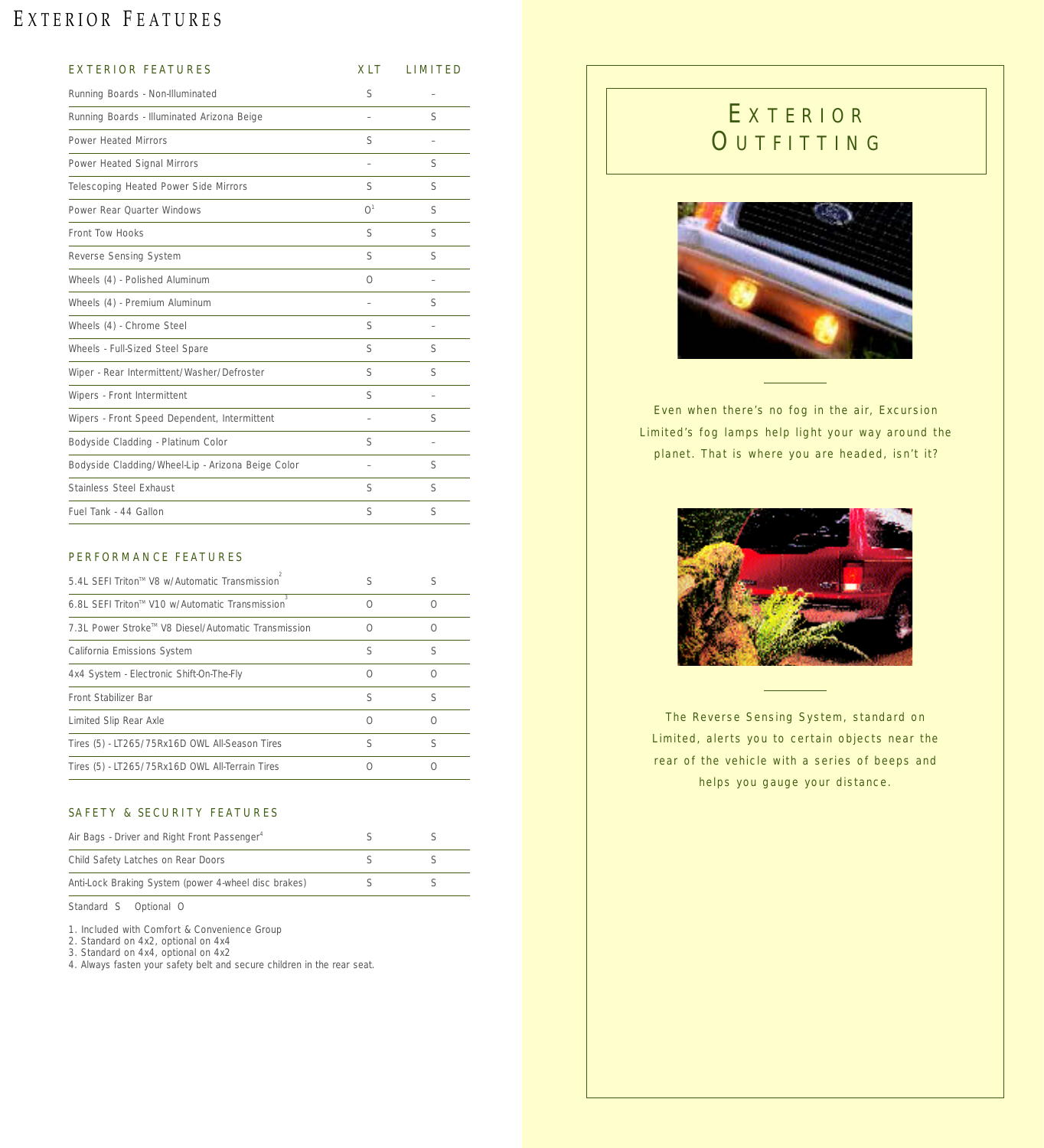# <span id="page-3-0"></span>**POWER** AND C APABILITY



7.3L Power Stroke™ V8 Turbo Diesel engine generates 250 HP @ 2600 rpm and 505 ft-lb torque @ 1600 rpm. Optional on all models.



5.4L SEFI Triton<sup>™</sup> V8 engine yields 255 HP@4500 rpm and 350 ft-lb torque @ 2500 rpm. Standard on 4x2, optional on 4x4.



16" premium aluminum wheel LT265/75Rx16 OWL

> All-Season tire. Standard on Limited.



16" chrome steel wheel LT265/75Rx16 OWL All-Season tire.

16" polished aluminum wheel. LT265/75Rx16 OWL All-Terrain tire. Optional on XLT.



### EXCURSION XLT

- Three rows of seating
- Premium AM/FM stereo/ cassette/single CD player with premium sound
- Rear Tri-Panel™ Doors
- Four-wheel disc brakes
- Power door locks
- Four-wheel anti-lock brake system
- Heavy-Duty Trailer Towing Package
- Automatic tow-haul system
- Auxiliary air conditioning and heat with rear seat controls
- Keyless entry keypad
- SecuriLock™ Passive Anti-Theft System
- Running boards
- Roof rack
- Leather-wrapped steering wheel with speed control
- Four powerpoints
- Rear cargo net
- Six cupholders
- 16" chrome steel wheels
- Platinum bodyside cladding



### EXCURSION LIMITED

(INCLUDES ALL OF THE STANDARD FEATURES OF THE XLT PLUS...)

- Comfort and Convenience Group: Captain's Chairs (power driver seat) w/ center floor console and rear audio • Unique leather-trimmed controls, power rear quarter vent windows, trip computer, illuminated running boards and paint stripe
- Woodgrain applique trim
- 16" Premium aluminum wheels
- Front speed-sensitive windshield wipers
- Captains Chairs
- Five powerpoints
- Ten cupholders
- Arizona Beige bodyside cladding and wheel-lip moldings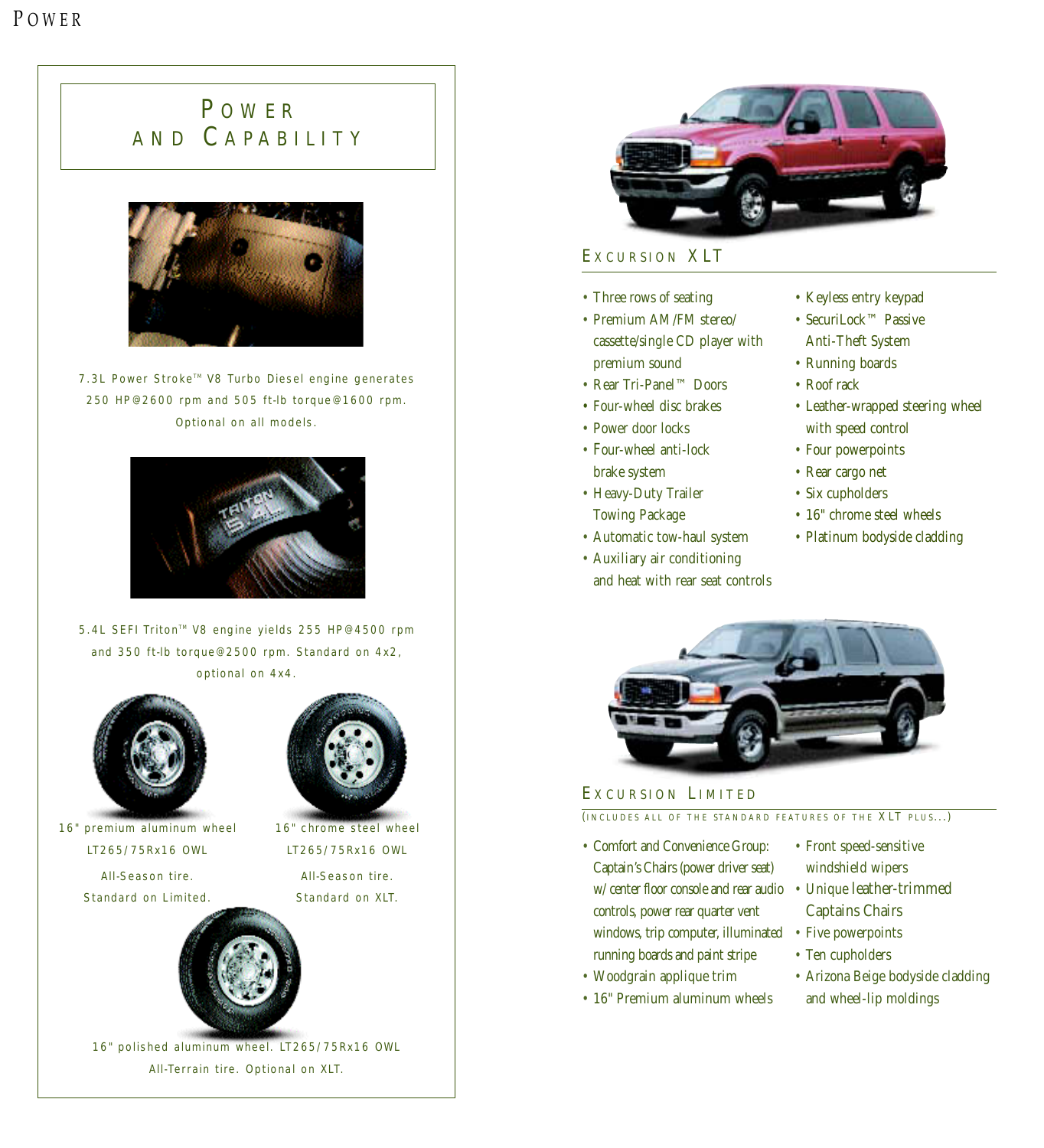<span id="page-4-0"></span>Excursion Limited with standard Medium Parchment NUDO leather trim. NUDO is a registered trademark of Albert Trostel & Sons Company. I NTERIOR

Any description of Excursion's interior space risks understatement. There's standard seating for eight with Limited. First-row power Captain's Chairs are standard on Limited, optional on XLT. The 60/40 second-row split bench seat provides easy third-row access, and folds flat. Air conditioning (including a rear auxiliary) and rear heat ducts, Premium AM/FM Stereo/Cassette/Single CD player with premium sound and power windows and door locks are all standard. Not to mention … more.



### ALL OF YOU TAKE A SEAT. WE'RE FRESH OUT OF SUPERLATIVES.



An available AM/FM stereo with premium 6-disc in-dash CD player, six premium speakers and rear seat audio controls offers simultaneous listening to separate audio inputs in the front and rear seats.



Available power adjustable pedals. Another meaningful innovation resulting in increased driver comfort. (Late availability)

ADJUST TO FIT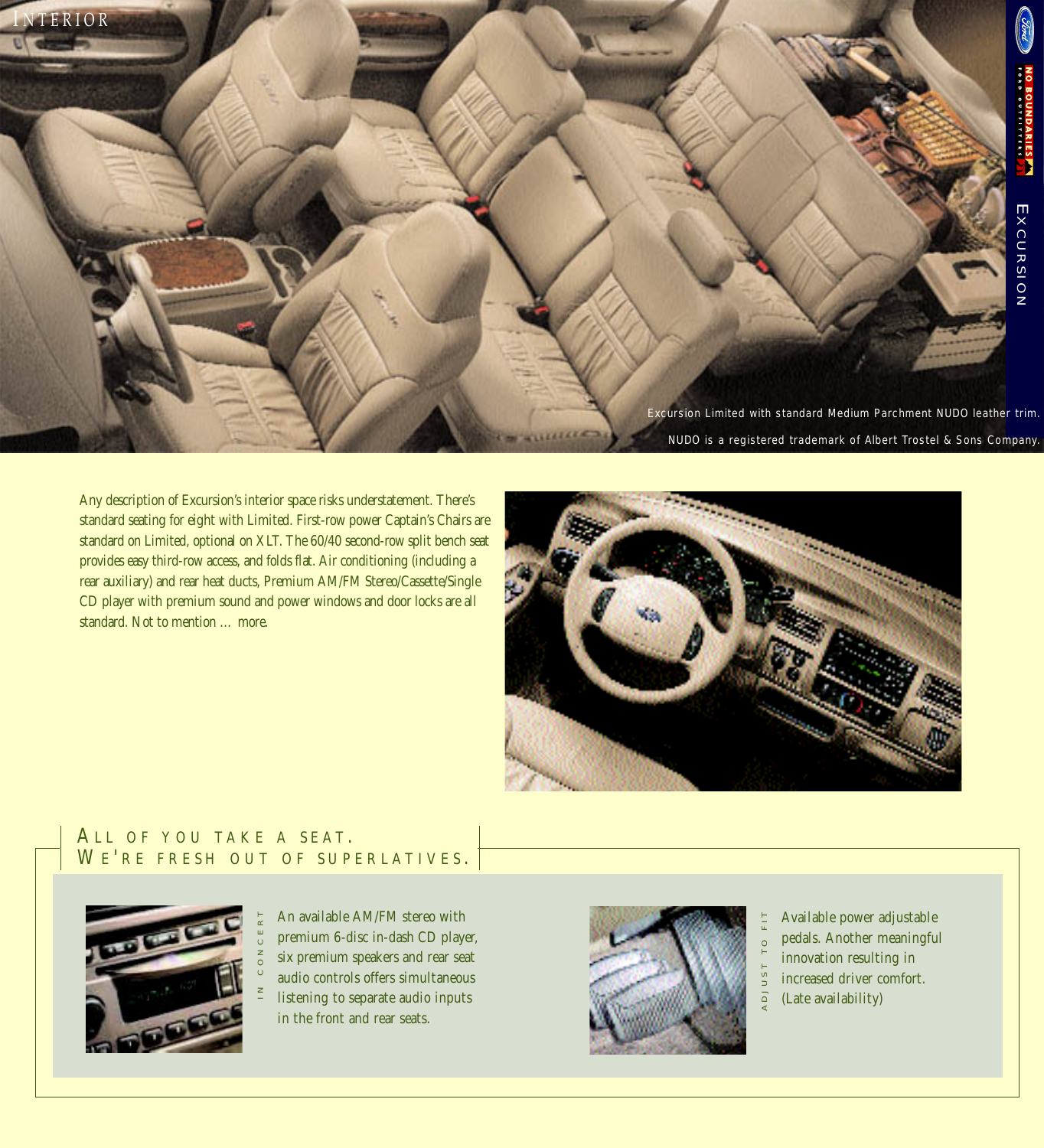## <span id="page-5-0"></span>INTERIOR FEATURES

# I NTERIOR **OUTFITTING**



The convenient overhead console includes front auxiliary air conditioning controls, a sunglasses compartment, garage door opener bin, and two map/courtesy lights on XLT; on Limited add a trip computer and power controls for the rear quarter windows.



The floor console has an attractive woodgrain applique cover, four cupholders, two for the front seats and two for the middle seat, a storage bin, rear audio controls, and a rear powerpoint. Standard on Limited.

| COLOR AND TRIM                         | Medium | Medium<br>Graphite Parchment |
|----------------------------------------|--------|------------------------------|
| XLT                                    |        |                              |
| <b>Black Clearcoat</b>                 |        |                              |
| Dark Satin Green Clearcoat Metallic    |        |                              |
| Deep Wedgewood Blue Clearcoat Metallic |        |                              |
| Toreador Red Clearcoat Metallic        |        |                              |
| Medium Steel Blue Clearcoat Metallic   |        |                              |
| Oxford White Clearcoat                 |        |                              |
| Silver Clearcoat Metallic              |        |                              |

#### LIMITED

| <b>Black Clearcoat</b>                 |  |
|----------------------------------------|--|
| Estate Green Clearcoat Metallic        |  |
| Deep Wedgewood Blue Clearcoat Metallic |  |
| Toreador Red Clearcoat Metallic        |  |
| Dark Satin Green Clearcoat Metallic    |  |
| Oxford White Clearcoat                 |  |
| Chestnut Clearcoat Metallic            |  |

Vehicles shown may include optional equipment.

### INTERIOR XLT LIMITED

| Air Conditioning                                                                                                                              | S                      | S        |
|-----------------------------------------------------------------------------------------------------------------------------------------------|------------------------|----------|
| Side Window Demisters                                                                                                                         | S                      | S        |
| Power Door Lock/Windows                                                                                                                       | S                      | S        |
| Speed Control                                                                                                                                 | S                      | S        |
| Remote Keyless Entry                                                                                                                          | S                      | S        |
| <b>Tilt Steering</b>                                                                                                                          | S                      | S        |
| NEW Power Adjustable Pedals (Late Availability)                                                                                               | $\Omega$               | $\Omega$ |
| Premium AM/FM Stereo/Cassette/Single CD Player,<br>with Premium Sound: 80 watts                                                               | S                      | S        |
| Rear Seat Audio Controls                                                                                                                      | O <sup>1</sup>         | S        |
| AM/FM Stereo with 6-Disc In-dash CD Player                                                                                                    | $\Omega$               | $\Omega$ |
| NEW Rear Seat Entertainment System (Late Availability)<br>Includes 6.4" LCD monitor, built-in VHS player, 2 headphones<br>and remote control. |                        | 0        |
| Floor Mats, Front and Rear                                                                                                                    | S                      | S        |
| 1st row - Cloth 40/20/40 Split Bench Seat                                                                                                     | S                      |          |
| 1st row - Captain's Chairs w/Floor Console                                                                                                    | $\bigcap$ <sup>1</sup> | S        |
| <b>Heated Front Seats</b>                                                                                                                     |                        | S        |
| Floor Console - 4 cupholders, Storage Bin, Rear Audio Controls,<br>Rear Powerpoints, Woodgrain Applique Panel                                 | $\bigcap$ <sup>1</sup> | S        |
| Third-Row Bench Seat                                                                                                                          | S                      | S        |
| Leather Seat Trim - All rows                                                                                                                  | $\Omega$               | S        |
| Comfort & Convenience Group<br>Trin Computer, Illuminated Running Boards, Power Driver Seat                                                   |                        |          |

Trip Computer, Illuminated Running Boards, Power Driver Seat, Captain's Chairs w/Center Console and Rear Radio Controls, Power Rear Quarter Vent Windows and Paint Stripe 0 S

Standard S Optional O

1. Optional only on XLT with Comfort & Convenience Group<br>Following publication of the catalog, certain changes in standard equipment, options and the<br>like, or product delays, may have occurred which would not be included i Ford Dealer is your best source for up-to-date information. Ford Division reserves the right to change product specifications at any time without incurring obligations. Competitive comparisons based on publicly available information at time of printing.

### C OLORS



Estate Green Clearcoat Metallic Silver Clearcoat Metallic

- Dark Satin Green Clearcoat Metallic
- Toreador Red Clearcoat Metallic
- Deep Wedgewood Blue Clearcoat Metallic
- Black Clearcoat
- Medium Steel Blue Clearcoat Metallic Oxford White Clearcoat
- Chestnut Clearcoat Metallic



Captain's Chairs in Leather-trimmed front Medium Parchment (shown) and Medium Graphite. Sheared NUDO leather-trim standard on Limited, G-grain leather trim optional on XLT.





Cloth front Captain's Chairs in Medium Parchment or Medium Graphite, included on XLT with Comfort & Convenience Group.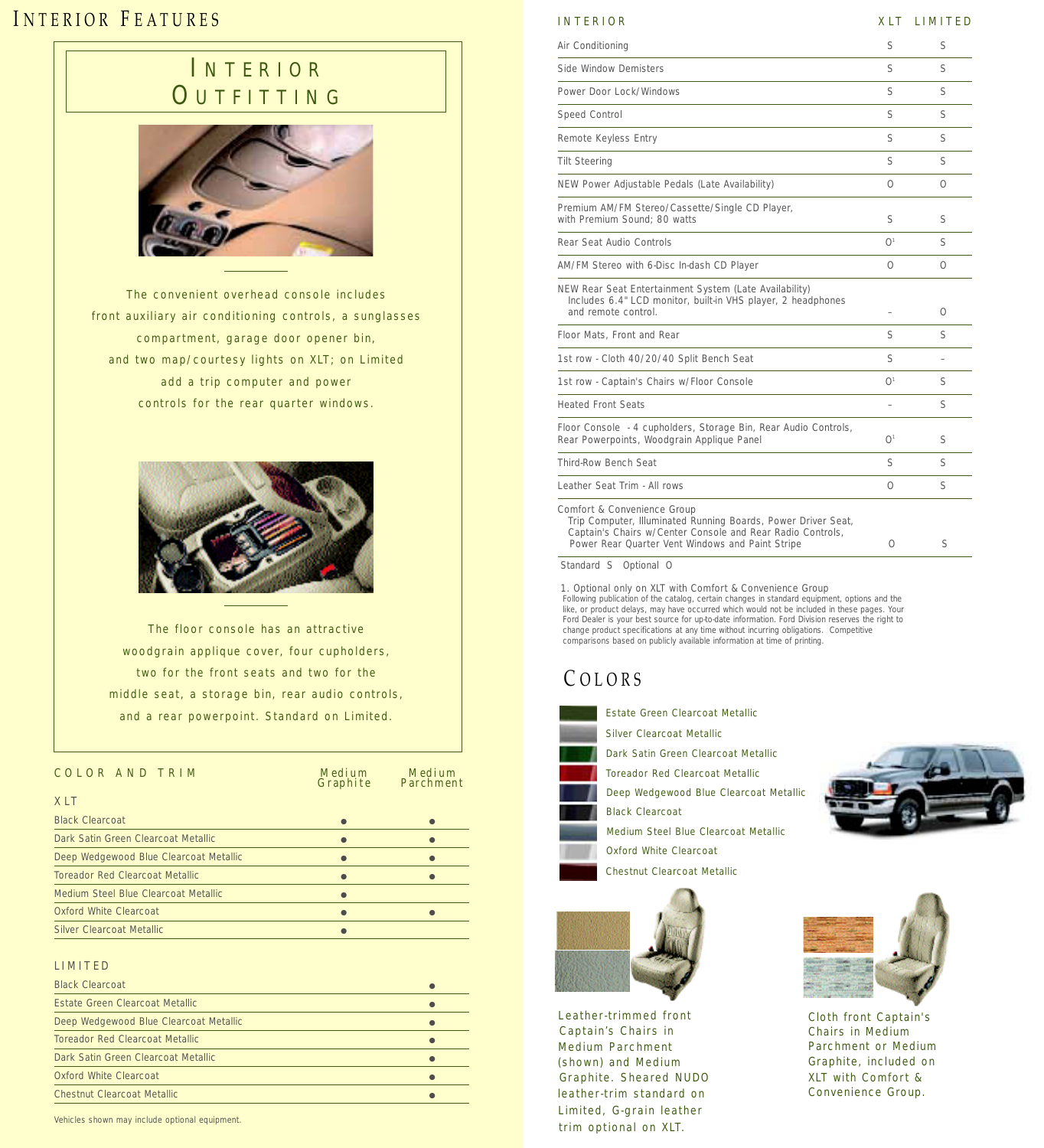## <span id="page-6-0"></span>D IMENSIONS

| EXTERIOR DIMENSIONS                                           | EXCURSION                   |  |
|---------------------------------------------------------------|-----------------------------|--|
|                                                               | $4 \times 2$ • $4 \times 4$ |  |
| <b>Overall Length</b><br>A                                    | 2267"                       |  |
| Wheelbase<br>B                                                | 137.1"                      |  |
| Overhang<br>front<br>l C.                                     | 74"                         |  |
| I D<br>rear                                                   | 52.3"                       |  |
| <b>Overall Width</b><br>IE.                                   | 80.0"                       |  |
| IF.<br>Height (empty, includes roof<br>rack where applicable) | $77.2$ " $\cdot$ 80.2"      |  |
| Ground Clearance (empty)<br>l G                               | 8.11"                       |  |
| Load Floor Height (empty)<br>H                                | $36.1" \cdot 39.2"$         |  |
| Ramp Breakover Angle (empty)                                  | $6.8^{\circ}$ $\bullet$ 7.0 |  |
| Angle of Departure                                            | $11.6$ $\cdot$ 15.1         |  |
| Angle of Approach<br>$\mathsf{K}$                             | $20.3^{\circ}$ • 25.0       |  |
| Seating (maximum)                                             | 9                           |  |

| INTERIOR DIMENSIONS             | <b>EXCURSION</b> |
|---------------------------------|------------------|
| <b>FIRST ROW</b>                |                  |
| Head room                       | 41"              |
| Shoulder room                   | 68.3"            |
| Hip room                        | 67.5"            |
| Leg room                        | 42.3"            |
| SECOND ROW                      |                  |
| Head room                       | 41.1"            |
| Shoulder room                   | 67.0"            |
| Hip room                        | 66.9"            |
| Leg room                        | 40.5"            |
| THIRD ROW                       |                  |
| Head room                       | 38.6"            |
| Shoulder room                   | $64.9 -$         |
| Hip room                        | 52.5"            |
| Leg room                        | 39.0"            |
| Maximum cargo volume* (cu. ft.) | 146.4            |
| Behind 2nd row (cu. ft.)        | 100.7            |
| Behind 3rd row (cu. ft.)        | 48.0             |

\* SAE J1100 (Jun 98) Volume 6 method. With 3rd row seats removed (where applicable) and 2nd row seats folded or flipped down.

#### INTERIOR SEATING/CARGO CONFIGURATIONS





A]Overall length measures from the rear bumper to the front bumper. **B** Wheelbase measures the distance between the centers of the front and rear wheels (or axle).  $[C]$  Front overhang measures the distance from center of the front wheel (or axles) to front bumper.  $\textcolor{orange}{{\mathsf{D}}}$  Rear overhang measures the distance from center of the rear wheel (or axle) to rear bumper.



H] Load floor height measures the distance from ground to cargo floor.  $\vert\,\vert$   $\vert$  Ramp breakover angle measures the maximum angle of a rise that the vehicle can clear between its front and rear wheels.



Overall width measures the widest point at the sides of the E vehicle excluding mirrors. [F] Height measures from the ground to the highest point on the roof of the empty vehicle. [G] Ground clearance measures between the ground and the lowest point of the vehicle.



J Angle of departure measures the angle between the ground from the trailing edge of the rear bumper (or lowest rear component) to a tangent with the rear tire.  $\kappa$  Angle of approach measures the angle between the ground from the leading edge of the front bumper (or lowest front component) to a tangent with the front tire.